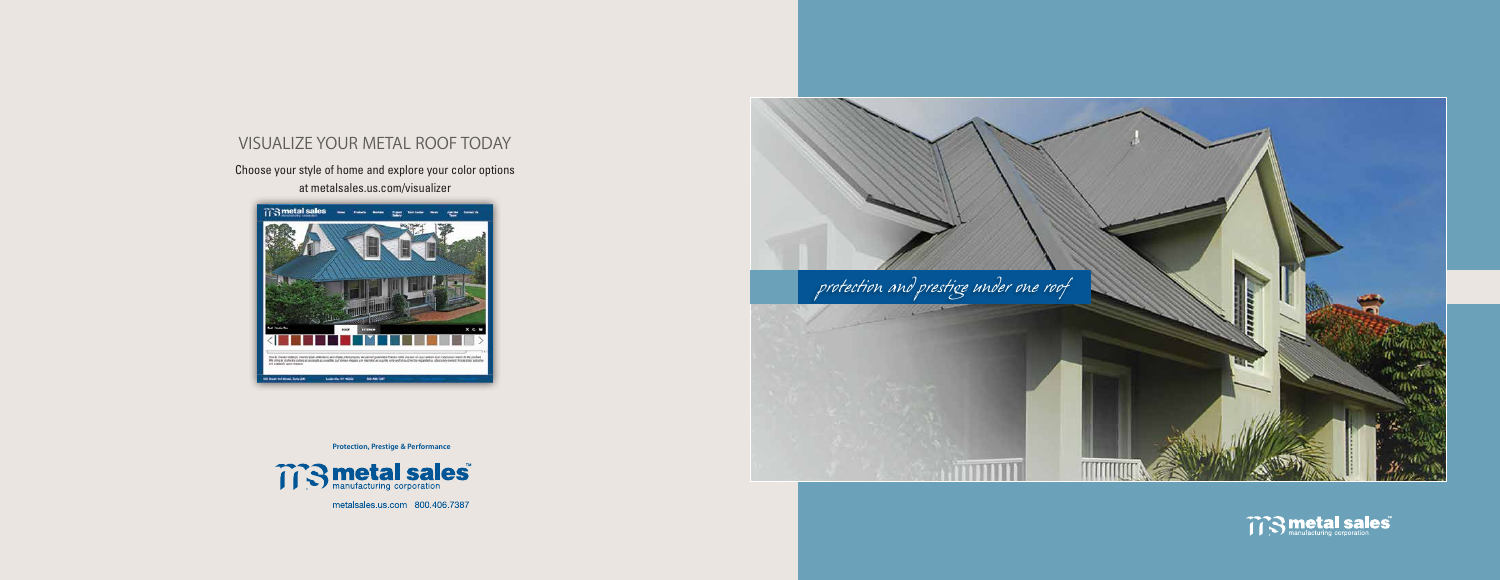## **Would you buy a house if it had exterior walls that needed to be replaced every 15-20 years?**

Never. Yet millions of homeowners annually purchase asphalt shingle roofs that will only last 20 years at best.

Homeowners are discovering a far more permanent roofing solution – metal.



Explore the clear advantages of metal roofing today – why metal has become the fastest-growing category of roofing, and why a Metal Sales™ roof offers the best value to today's well-informed homeowner.



*Burnished slate*





*Taupe*

#### COMMON MYTHS OF METAL RO

#### *"When it rains, metal roofs are noisy."*

This is one of the most common misconceptions of residential metal roofing. This likely stems from a common experience with the sound that rain makes on old barns and worn buildings. The difference between a barn and residential roof is a solid roof deck. This deck combined with underlayment dampens noise, resulting in a roof that is no more or less noisy than any other type of roof.

#### *"Metal roofs get struck by lighting."*

Lightening strikes the highest point in an area, regardless of material. Metal roofs have the same chance of being struck as asphalt shingle, slate, wood or any other type of roof material.

#### *"Metal roofs are heavy."*

Surprisingly, metal roofing is generally 50% lighter than an asphalt roof and 75% lighter than concrete tile, fiber cement shakes and slate.

#### *"Metal roofs rust."*

Metal roofs have come a long way. Metal Sales roofing features multi-layer protection that starts with a protective Galvalume ® or galvanized coating over the base metal, and employs high-quality color systems that carry industry-leading warranties. The advanced alloys in these protective coatings have undergone real-world weathering tests and ensure that your metal roof will remain impervious to corrosion for decades to come.

#### *"You can't walk on a metal roof."*

Metal roofing is very durable. You can safely walk on a metal roof without causing damage to the panel. The solid roof deck under the metal panels provides ample structure to easily hold a person.

#### *"Metal roofs are hot."*

Under sunlight a roof gets hot. However, metal roofs come in a variety of 'cool' colors that reflect solar heat. Metal also releases solar heat quicker than asphalt shingles, reducing the heat load on a home. According to the Heat Island Group of Lawrence Berkeley National Laboratory, reflective metal roofs reduce the need for cooling homes during hot summer months by up to 40%, saving energy and money.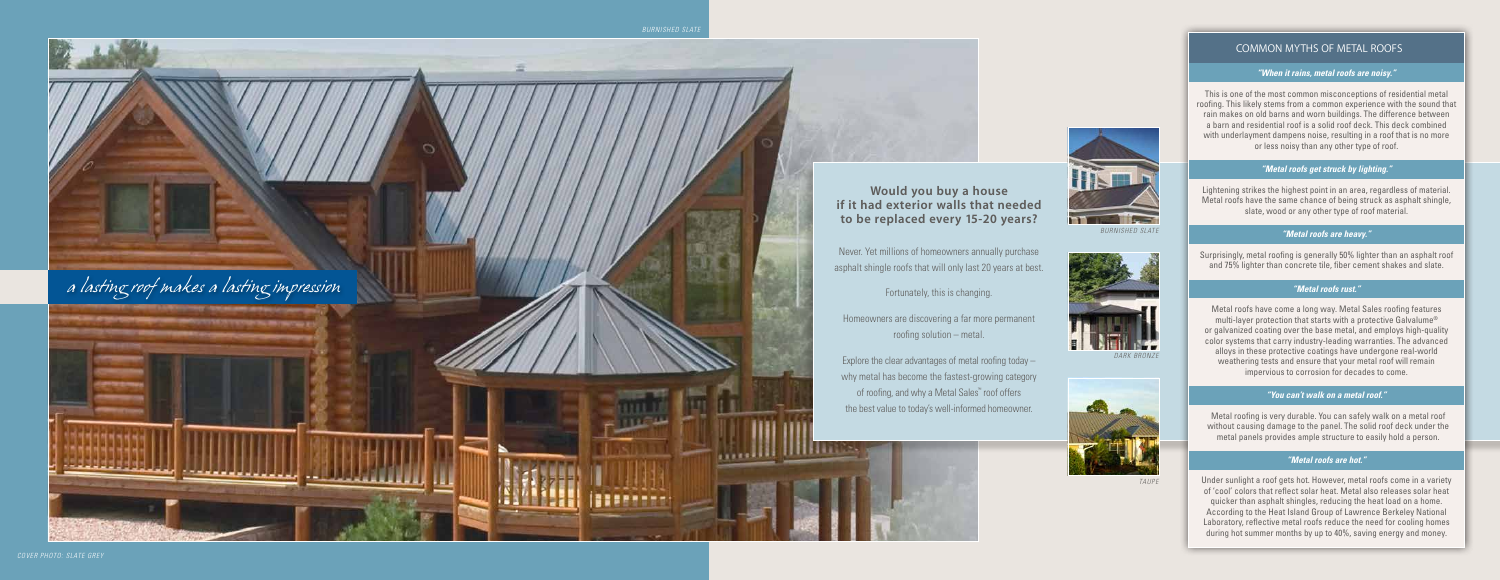#### **Longevity**

A metal roof will likely be the last roof you ever purchase. A quality metal roof will last for generations – three times or longer than an asphalt shingle roof.

On average, a quality metal roof increases the value of a home by \$1.45 per square foot.<sup>1</sup> Asphalt shingle roofs are often a liability when it's time to sell.

#### **Aesthetics**

### Resale Value

Unlike asphalt or wood shingles, a metal roof exposed to burning embers will not catch fire. Also, metal roofs fair better than shingles in high winds. These advantages can save up to 35% on insurance premiums.<sup>2</sup>

Metal roofs offer a wide variety of profiles and unlimited colors to complement and dramatically improve the curb appeal of any style home.

#### Virtually Maintenance Free

Metal roofs are easily maintained with simple washing of plain water or with household detergents for areas with heavy dirt deposits. Occasional light cleaning will maintain a good appearance.

### Reduced Insurance Premiums

### Environmentally Responsible

Steel is the #1 recycled material in the world, and residential metal roofs are made from up to 30% recycled steel. Asphalt shingles contain petroleum, are rarely ever recycled, and contribute 11 million tons of landfill waste per year. 3



### **Best Quality**

All Metal Sales color coatings – even the darkest – are <code>ENERGY</code> STAR® listed for their ability to remain cool. This results in up to 40% annual energy savings and may qualify a homeowner for utility rebates and tax credits. 1

Metal Sales ™ roofs feature the safest and highest quality protective coating systems to ensure that your roof remains pristine, holds its color, and is free of corrosion for generations to come. Beware of cheap imported steel, as it generally uses inferior coatings that do not last and may contain dangerous toxins, including lead.

### **Best Warranty**

Compare Metal Sales warranty options to any other roofing manufacturer and you'll discover true peace-of-mind. Metal Sales 45 year durability warranties are the best in the industry.

## **Best Value**

Metal Sales offers homeowners the best overall value in metal roofing because of our purchasing power and commitment to using only the highest quality steel and coating systems.

## **Best Support**

Metal roofs must be installed by experienced and skilled contractors to ensure trouble-free longevity. Metal Sales operates 21 locations nationwide to provide roofing contractors with hands-on training and support to ensure that your roof is installed expertly.

# **Cool Roofing Energy Savings**

# WHY METAL SALES?

*Hemlo ck Green*

# WHY METAL?

Today's discerning homeowner demands higher quality, longer lasting, and environmentally-sound products. Metal Sales has more than 50 years of experience as an industry leader in providing exactly this type of product.